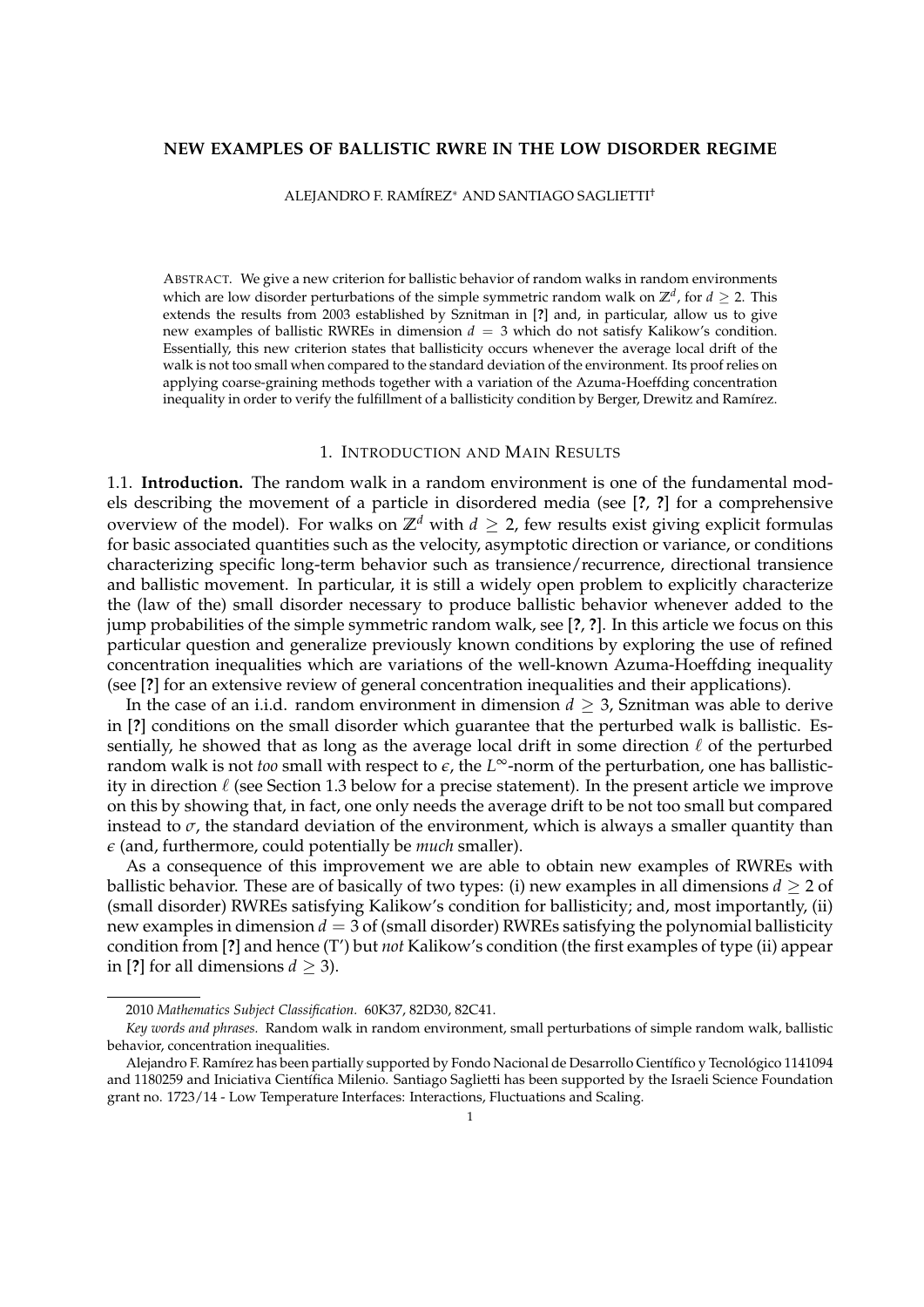We prove our results by refining some of the estimates on [**?**] and ideas developed in [**?**]. A novel and key ingredient in our approach is the use of fine concentration inequalities, namely a variation of the well-known Azuma-Hoefdding inequality which gives a suitable control on the size of martingale differences in terms of their conditional variance.

Before we state our results more precisely and give further details/discussion, let us formally introduce the model and set up the framework to be used throughout the article.

1.2. **The model.** Fix an integer  $d \geq 2$  and for each  $x = (x_1, \ldots, x_d) \in \mathbb{Z}^d$  let  $|x| := |x_1| + \cdots + |x_d|$ denote its  $\ell^1$ -norm. Let  $V := \{x \in \mathbb{Z}^d : |x| = 1\}$  be the set of canonical vectors in  $\mathbb{R}^d$  and denote by  $\mathcal P$  the set of all probability vectors  $\vec p = (p(e))_{e\in V}$  on  $V$ , i.e.  $\vec p\in [0,1]^V$  such that  $\sum_{e\in V} p(e) = 1$ . In addition, consider the product space  $\Omega:=\mathcal P^{\mathbb Z^d}$  with its Borel  $\sigma$ -algebra, denoted by  $\mathcal B(\Omega).$ We will call any element  $\omega = (\omega(x))_{x \in \mathbb{Z}^d} \in \Omega$  an *environment* (on  $\mathbb{Z}^d$ ). For each  $x \in \mathbb{Z}^d$ ,  $\omega(x)$ is a probability vector on *V*, whose components we denote by  $\omega(x, e)$ , i.e.  $\omega(x) = (\omega(x, e))_{e \in V}$ . The *random walk in the environment*  $\omega$  starting from  $x \in \mathbb{Z}^d$  is then defined as the Markov chain  $X = (X_n)_{n \in \mathbb{N}_0}$  on the state space  $\mathbb{Z}^d$  which starts from *x* and is given, for each  $y \in \mathbb{Z}^d$  and  $e \in V$ , by the transition probabilities

$$
P_{x,\omega}(X_{n+1}=y+e|X_n=y)=\omega(y,e).
$$

We denote its law by  $P_{x,\omega}$ . We assume throughout that the space of environments  $\Omega$  is endowed with a probability measure **P**, called the *environmental law*. We shall call *Px*,*<sup>ω</sup>* the *quenched law* of the random walk, and also refer to the semi-direct product  $P_x := \mathbb{P} \otimes P_{x,\omega}$  on  $\Omega \times \mathbb{Z}^N$  given by

$$
P_{x}(A \times B) = \int_{A} P_{x,\omega}(B) d\mathbb{P}(\omega)
$$

as the *averaged* or *annealed law* of the random walk. In general, we will call the sequence  $(X_n)_{n\in\mathbb{N}_0}$ under the annealed law a *random walk in a random environment* (RWRE) with environmental law **P**.

**Assumptions 1.** *Throughout the sequel we shall make the following assumptions on* **P***:*

- *A1. The probability vectors*  $\omega(x) := (\omega(x,e))_{e \in V}$  *are i.i.d. in*  $x \in \mathbb{Z}^d$  *with some common law*  $\mu$ *. Equivalently,* **P** *is the product measure on* Ω *with marginal distribution µ.*
- *A2.* Each  $\omega(x)$  is a small perturbation of the weights of the simple symmetric random walk, i.e.

$$
\epsilon = \epsilon(\mu) := 4d \left\| \omega(0) - \left( \frac{1}{2d}, \dots, \frac{1}{2d} \right) \right\|_{L^{\infty}(\mu)} \in (0, 1), \tag{1}
$$

*where for any random vector*  $\vec{p} = (p(e))_{e \in V}$  *we define its*  $L^{\infty}(u)$ *-norm as* 

$$
\|\vec{p}\|_{L^{\infty}(\mu)} := \inf\{M > 0 : |p(e)| \leq M \text{ $\mu$-almost surely for all } e \in V\}.
$$

Observe that, by (A1), (1) implies that there exists an event  $\Omega_{\epsilon}$  with  $\mathbb{P}(\Omega_{\epsilon}) = 1$  such that on  $\Omega_{\epsilon}$ one has that

$$
\left|\omega(x,e)-\frac{1}{2d}\right| \leq \frac{\epsilon}{4d} \text{ for all } x \in \mathbb{Z}^d \text{ and } e \in V. \tag{2}
$$

In particular, **P** is *uniformly elliptic* with ellipticity constant

$$
\kappa := \frac{1}{4d'},\tag{3}
$$

i.e. **P**-almost surely one has that  $\omega(x, e) \geq \kappa$  for all  $x \in \mathbb{Z}^d$  and  $e \in V$ .

The goal of this article is to study transcience/ballisticity properties of *X* on fixed directions. Recall that, given  $\ell \in S^{d-1}$ , one says that the random walk X is *transient in direction*  $\ell$  if

$$
\lim_{n\to\infty}X_n\cdot\ell=+\infty\quad P_0-a.s.,
$$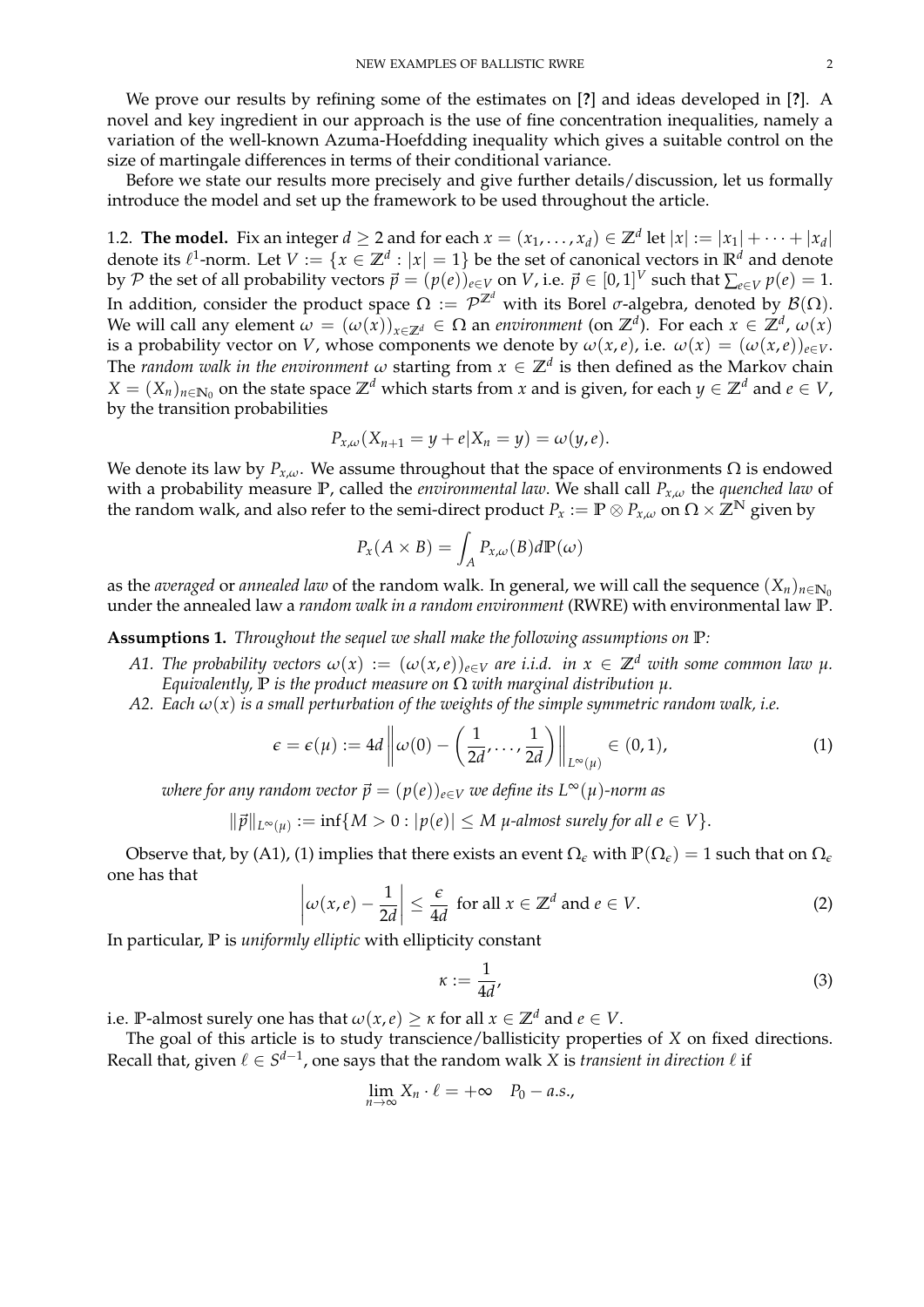and that it is *ballistic in direction*  $\ell$  if it satisfies the stronger condition

$$
\liminf_{n\to\infty}\frac{X_n\cdot\ell}{n}>0\qquad P_0-a.s.
$$

Any RWRE which is ballistic in some direction  $\ell$  satisfies also a law of large numbers (see [?]), i.e. there exists a deterministic vector  $\vec{v} \in \mathbb{R}^d$  with  $\vec{v} \cdot \ell > 0$  such that

$$
\lim_{n \to +\infty} \frac{X_n}{n} = \vec{v} \qquad P_0 - a.s..
$$

This vector  $\vec{v}$  is known as the *velocity* of the random walk.

In the sequel we will fix a certain direction, let us say  $e_1 := (1,0,\ldots,0) \in S^{d-1}$  for example, and study transience/ballisticity only in this fixed direction. Thus, whenever we speak of transience or ballisticity of *X* it will be understood that it is with respect to this given direction *e*1. However, we point out that all of our results can be adapted for any other particular direction.

1.3. **Main results.** For  $x \in \mathbb{Z}^d$  define the *local drift of the RWRE at site* x as the random vector

$$
\vec{d}(x) := \sum_{e \in V} \omega(x, e)e.
$$

and let  $\lambda$  denote the *average local drift in direction e*<sub>1</sub> by the formula

$$
\lambda = \lambda(\mu) := \mathbb{E}(\vec{d}(0) \cdot e_1) = \mathbb{E}(\omega(0, e_1) - \omega(0, -e_1)).
$$

A natural question to ask is whether, under Assumptions 1, *X* is ballistic as soon as  $\lambda > 0$  holds. Unfortunately, this is not the case, as one can see from [**?**] where examples of random walks with diffusive behavior and non-vanishing  $\lambda$  are constructed. However, in [?] it is shown that if  $d \geq 3$ and  $\lambda$  is not *too* small with respect to  $\epsilon$  then the random walk is indeed ballistic and, in fact, satisfies the so-called (T') condition for ballisticity (see Section below 2 for further details). The validity of (T') not only implies ballisticity of *X*, but also a CLT and large deviation controls for the sequence  $(\frac{X_n}{n})_{n\in\mathbb{N}}$ , see [?]. More precisely, in [?] it is shown that, under Assumptions 1, given any  $\eta \in (0,1)$  there exists some  $\epsilon_0 = \epsilon_0(\eta, d) \in (0,1)$  such that if  $\epsilon \leq \epsilon_0$  and

$$
\lambda \ge \begin{cases} \epsilon^{2.5-\eta} & \text{if } d = 3\\ \epsilon^{3-\eta} & \text{if } d \ge 4 \end{cases}
$$
 (4)

then *X* satisfies condition (T') in direction  $e_1$  and is, therefore, ballistic in this direction.

Our goal with this article is to extend the results from [**?**], and thus to provide new instances of ballistic behavior, by considering the *standard deviation of the environment ω*, defined as

$$
\sigma = \sigma(\mu) := \sqrt{\sum_{e \in V} \text{Var}_{\mu}(\omega(0,e))} = ||\tilde{\delta}(0)||_{L^2(\mu)},
$$

where, for each  $x\in\mathbb{Z}^d$  ,  $\tilde{\delta}(x)=(\tilde{\delta}(x,e))_{e\in V}$  denotes the centered vector given by

$$
\tilde{\delta}(x,e) := \omega(x,e) - \mathbb{E}(\omega(x,e)).
$$
\n(5)

Our first result is an extension of the main result from [?] in the case of dimension  $d = 3$ .

**Theorem 2.** *Suppose that*  $d = 3$  *and Assumptions 1 hold. Then, for any given*  $\eta \in (0,1)$  *there exists*  $\epsilon_0 = \epsilon_0(\eta) \in (0,1)$  *such that if*  $\epsilon \leq \epsilon_0$  *and* 

$$
\lambda \ge \sigma \epsilon^{1.5 - \eta} \tag{6}
$$

*then condition (T') is satisfied in direction e*1*. In particular, X is ballistic in direction e*1*.*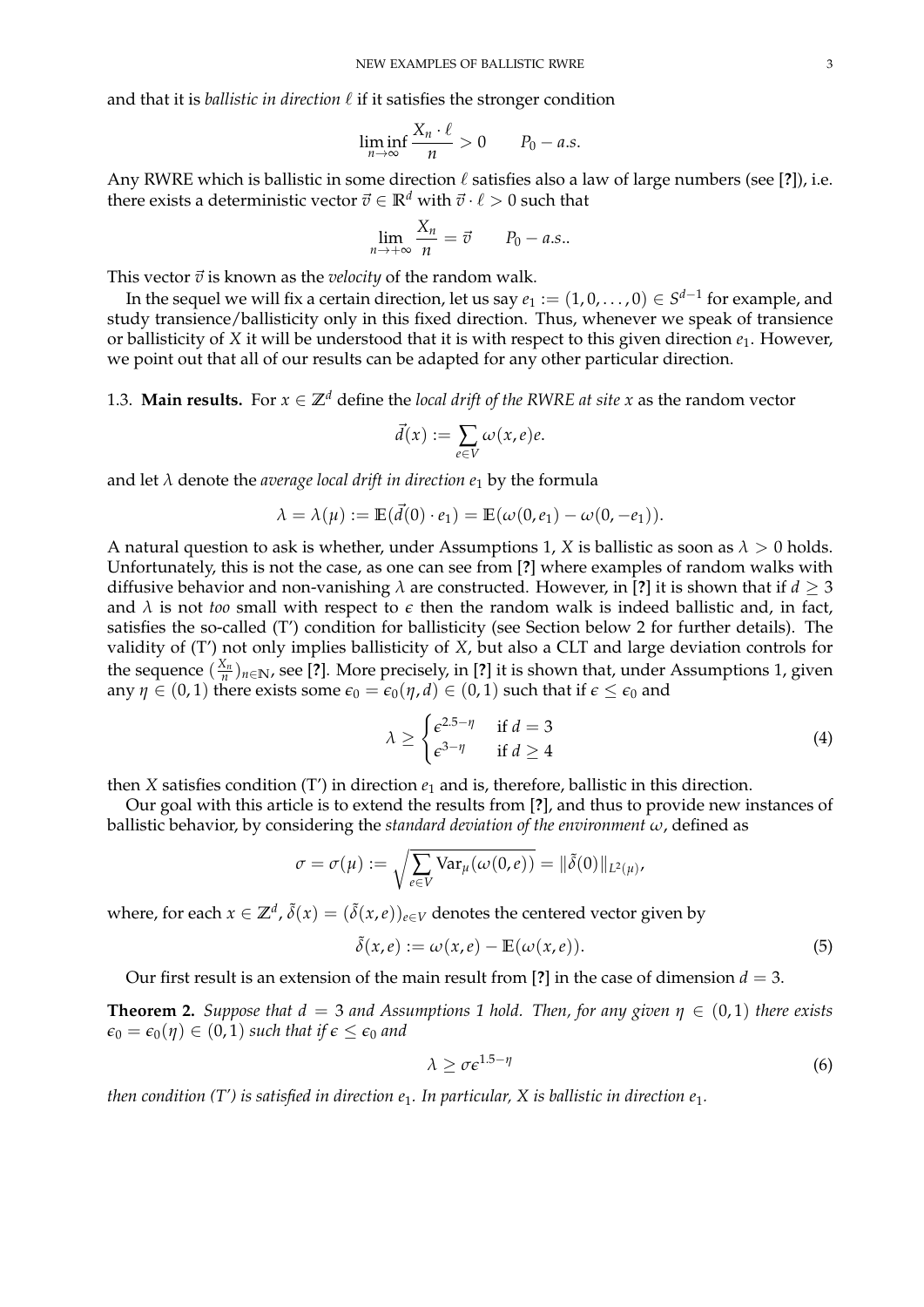Note that, since *σ* ≤ *ε* automatically holds by properties of the *L<sup>p</sup>* norms, (6) is indeed weaker than the  $\lambda \geq \epsilon^{2.5 - \eta}$  condition stated in [?] for  $d = 3$ . Furthermore, as opposed to Sznitman's original result, (6) shows that it is possible to have ballistic behavior for environments with drift *λ* as small as one wants with respect to  $\epsilon$ , as long as their standard deviation  $\sigma$  is accordingly small. Indeed, Theorem 2 suggests that, in order to see ballistic behavior, what is important is that  $\lambda$  is not too small but with respect to *σ* rather than *e*.

Next, we investigate the validity of Kalikow's condition for ballisticity. We refer to Section 2 for a precise definition of this condition, but for now recall the reader that it is in general strictly stronger than (T'), and that it implies slightly stronger results on the sequence  $(\frac{X_n}{n})_{n \in \mathbb{N}_0}$ , see [?]. We have the following result, which is valid for all dimensions  $d > 2$ .

**Theorem 3.** *Suppose that*  $d \geq 2$  *and Assumptions 1 hold. Then, if* 

 $\lambda > 4d\sigma^2(1+9\epsilon)$ 

*Kalikow's condition is satisfied in direction e*1*. In particular, X is ballistic in direction e*1*.*

Note that, whenever *σ e*, Theorem 3 refines [**?**, Theorem 2], where it was shown that Kalikow's condition holds if  $\lambda > \frac{1}{d} \epsilon^2$ .

Combining both theorems together with Sznitman's result, we obtain the following corollary which yields the full map of scenarios of ballisticity known so far in this context for all *d* ≥ 2.

**Corollary 4.** *If Assumptions 1 hold then for any*  $\eta \in (0,1)$  *there exists*  $\epsilon_0 = \epsilon_0(\eta, d) \in (0,1)$  *such that if*  $\epsilon \leq \epsilon_0$  *and* 

$$
\lambda \ge \begin{cases}\n(4d + \eta)\sigma^2 & \text{if } d = 2 \\
\min{\{\sigma \varepsilon^{1.5 - \eta}, (4d + \eta)\sigma^2\}} & \text{if } d = 3 \\
\min{\{\varepsilon^{3 - \eta}, (4d + \eta)\sigma^2\}} & \text{if } d \ge 4\n\end{cases}
$$

*then X satisfies condition (T') in direction e*1*. In particular, X is ballistic in direction e*1*. Furthermore, if*

 $\lambda \geq (4d + \eta)\sigma^2$ 

*then in fact X satisfies Kalikow's stronger ballisticity condition.*

Our third and last result is a variation of [**?**, Theorem 5.1] which gives scenarios under which Kalikow's condition fails to hold.

**Theorem 5.** *Suppose that*  $d \geq 2$ *. Then, for any given*  $\rho \in (0,1]$  *there exists*  $\epsilon_0 = \epsilon_0(d,\rho) > 0$  *such that if the environment site distribution µ satisfies the following conditions:*

- *K1.*  $\epsilon(\mu) \leq \epsilon_0$ ,
- *K2. If*  $d \geq 3$  *(respectively, if*  $d = 2$ *) then*  $\mu$  *is invariant under all rotations (respectively, isometries) which preserve* **Z***<sup>d</sup> and e*1*,*
- *K3.*  $Var_{\mu}(\omega(0, e_1)) = Var_{\mu}(\omega(0, -e_1))$ *,*
- *K4.*  $Var_u(\omega(0, e_1)) Cov_u(\omega(0, e_1), \omega(0, -e_1)) \ge \rho \sigma^2 > 0$ ,

$$
K5. \ \rho \sigma^2 > 32d^2 \lambda \geq 0,
$$

then Kalikow's condition fails to hold in all directions  $\ell \in S^{d-1}.$ 

Theorem 5 is important mainly for two reasons. First, it shows that the condition  $\lambda \geq c_1(d)\sigma^2$ from Theorem 3 is essentially optimal for the validity of Kalikow's condition, in the sense that there exists  $c_2(d) > 0$  such that if  $\lambda \leq c_2(d)\sigma^2$  then one can already find examples of RWREs which do not satisfy Kalikow's condition. But, most importantly, in combination with Theorem 2 it also shows new examples (apart from those already given in [**?**]) of ballistic walks for *d* = 3 which satisfy (T') but not Kalikow's condition. Indeed, as a direct consequence of Theorems 2-5, we obtain the following result.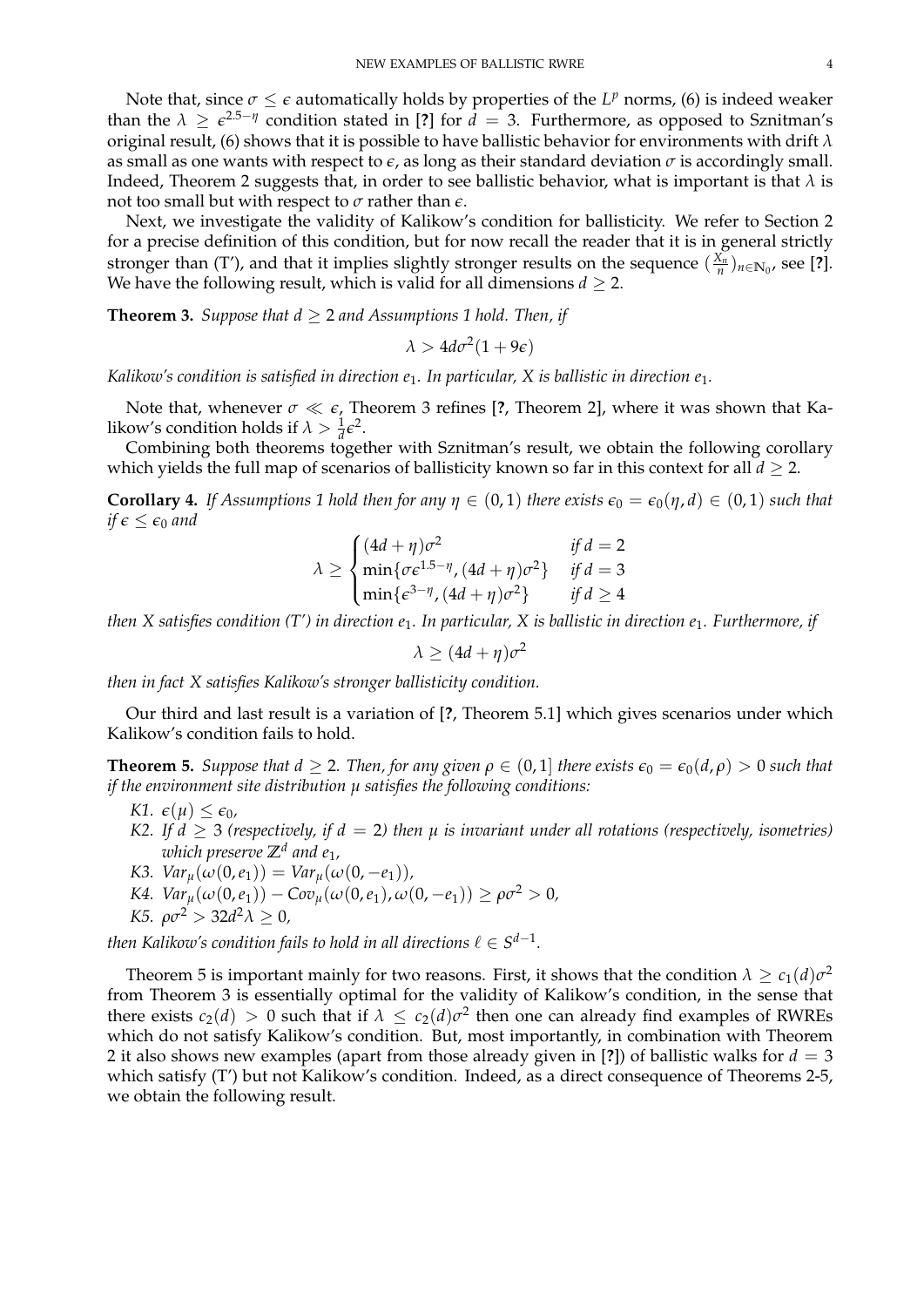**Corollary 6.** *Given any*  $\epsilon_0 > 0$  *one can construct a RWRE in dimension*  $d = 3$  *verifying Assumptions 1 and such that:*

 $i.$   $\epsilon \leq \epsilon_0$  and  $\lambda \leq \epsilon^{2.5}$  (so that the hypothesis (4) from [?] is not satisfied)

*ii. (T') is verified in direction e*<sup>1</sup> *but Kalikow's condition fails in all directions.*

One such example can be constructed as in [?] by first fixing  $\rho \in (0,1]$  and by setting  $\mu$  to be the law of the random probability weight  $\omega(0)$  on P given, for each  $e \in V$ , by

$$
\omega(0,e) = p(e) + \frac{\lambda}{2}e \cdot e_1,
$$

where  $\lambda > 0$  is a constant to be specified later and  $\vec{p} = (p(e))_{e \in V}$  is a random probability vector with distribution  $\hat{\mu}$  on  $\hat{\mu}$  satisfying:

- $\hat{\mu}$  is isotropic, i.e. invariant under rotations of  $\mathbb{R}^3$  which preserve  $\mathbb{Z}^3$ ,
- $Var_{\hat{\mu}}(p(e_1)) Cov_{\hat{\mu}}(p(e_1), p(-e_1)) \ge \rho \sigma(\hat{\mu}) > 0.$

It is simple to check that, for *µ* defined in this way, given any  $\eta \in (0, \frac{1}{2})$  one can choose constants  $k_1, k_2, k_3 > 0$  (depending only on  $\eta$ ,  $\epsilon_0$  and  $\rho$ ) in such a way if  $\hat{\mu}$  is taken to also satisfy

$$
\epsilon(\hat{\mu}) \leq k_1 \epsilon_0
$$
 and  $k_2(\epsilon(\hat{\mu}))^{1.5-\eta} \leq \sigma(\hat{\mu}) \leq k_3(\epsilon(\hat{\mu}))^{1+\eta}$ 

then there exists a nonempty interval of values of  $\lambda$  for which the associated walk satisfies (C1) and the hypotheses of both Theorems 2 and 5, so that (C2) also holds. We omit the details.

The proof of Theorem 2 is an adaptation of the approach developed in [**?**], which consists of verifying the effective criterion given in [**?**] for the validity of (T'). Instead of this criterion, we will verify that the polynomial condition from [**?**] holds, which is equivalent to (T') and more convenient for our purposes. Crucial to this verification are estimates on the average value and size of fluctuations of the Green's operator of the RWRE killed upon exiting a slab of diameter proportional to  $\epsilon^{-1}$ . In [?] it is shown that these quantities can be suitably controlled by  $\epsilon$ , the *L*∞norm of the perturbation. However, to obtain our results we will need to show that these can still be controlled by  $\sigma$ , the  $L^2$ -norm of the perturbed environment, which is a smaller quantity. This task requires redoing some of the estimates from [**?**] but now in *L* 2 (and thus refining them from their original *L* <sup>∞</sup>-form), and introducing new tools to the analysis, like the generalized version of Azuma-Hoeffding's inequality used in Lemma 9. The proof of Theorem 3 is inspired by that of [**?**, Theorem 2], and is based on the version of Kalikow's formula proved in [**?**] and a careful application of Kalikow's criteria for ballisticity. Finally, Theorem 5 follows from adapting the argument in [**?**, Theorem 5.1] to the *L* 2 -setting.

Finally, we mention that the ideas here can also be used to extend the bounds on the velocity developed in [**?**]. Indeed, the same approach used here goes through in [**?**] to show that:

B1. In dimension  $d = 3$ , given two quantities  $\delta < \eta \in (0,1)$  there exists  $\epsilon_0 \in (0,1)$  and  $c_0 > 0$ depending on  $\delta$  and  $\eta$  such that if  $\epsilon \leq \epsilon_0$  and  $\lambda \geq \sigma \epsilon^{1.5-\eta}$  then *X* is ballistic in direction  $e_1$ with velocity  $\vec{v}$  satisfying

$$
0<\vec{v}\cdot e_1\leq \lambda+c_0\sigma\epsilon^{1.5-\delta}.
$$

B2. For all dimensions *d*  $\geq$  2, given any *η*  $\in$  (0, 1) there exists  $\epsilon_0 = \epsilon_0(d, \eta) \in$  (0, 1) such that if  $\epsilon \leq \epsilon_0$  and  $\lambda > (4d+\eta) \sigma^2$  then  $X$  is ballistic in direction  $e_1$  with velocity  $\vec{v}$  satisfying

$$
|\vec{v} - \lambda| \le (4d + \eta)\sigma^2.
$$

However, since this extension of the results [**?**] is completely analogous to the one of [**?**] we shall do here, we will omit the details of how to prove (B1-B2). The reader interested in a proof will know how to proceed from [**?**] after reading Sections 3 and 4 below.

The remainder of the article is organized as follows. In Section 2 we introduce general notation and establish a few preliminary facts about the RWRE model, including the precise definitions of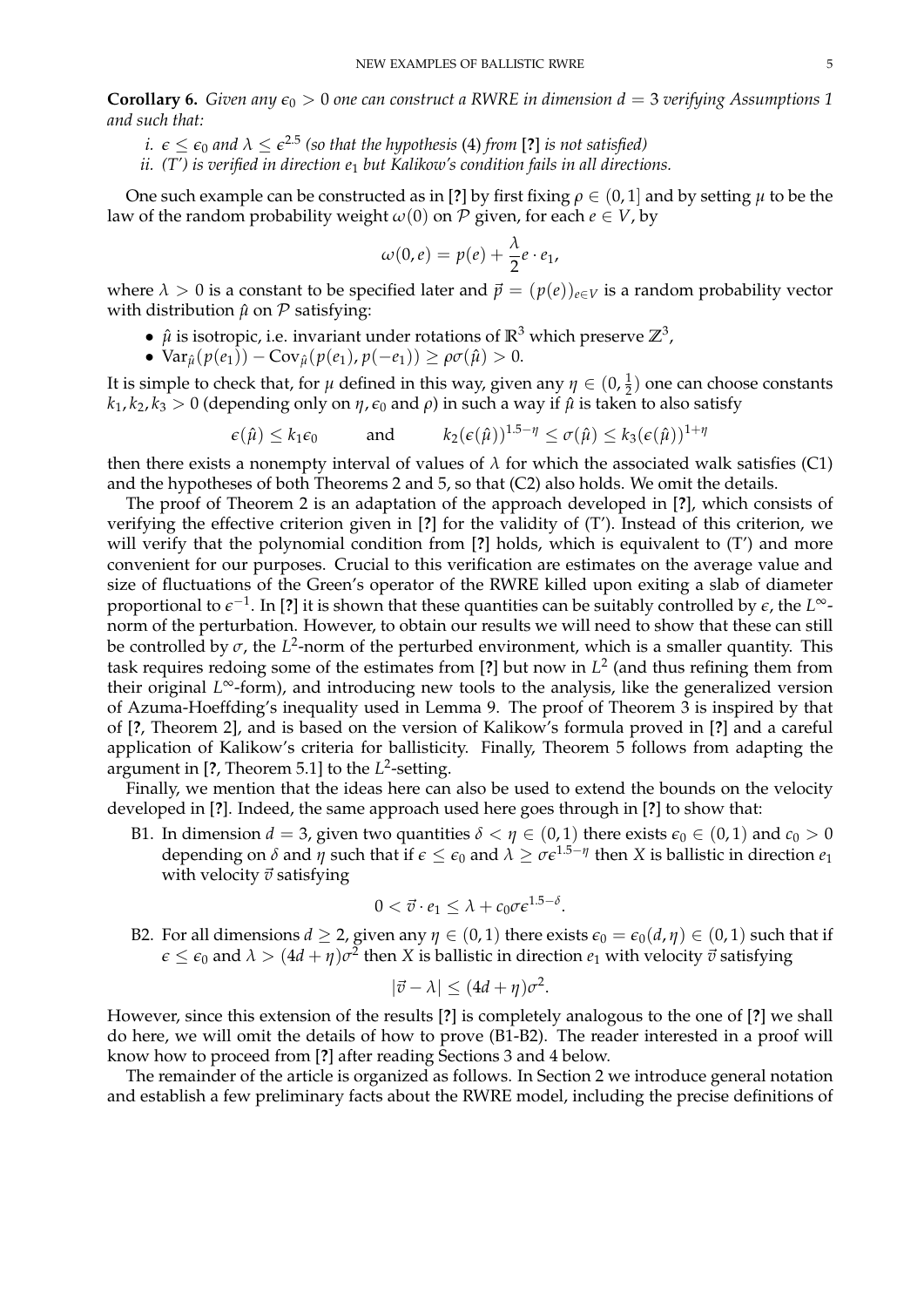Kalikow's and (T') conditions for ballisticity. Afterwards, Sections 3,4 and 5 are each devoted to the proofs of Theorems 2, 3 and 5, respectively.

#### 2. PRELIMINARIES

In this section we introduce the general notation to be used throughout the article, as well as review some preliminary notions about RWREs that we shall require for the proofs.

# 2.1. **General notation.** Given any subset  $B \subset \mathbb{Z}^d$ , we define its (outer) boundary as

$$
\partial B := \{x \in \mathbb{Z}^d - B : |x - y| = 1 \text{ for some } y \in B\}.
$$

and the first exit time of the random walk from *B* as

$$
T_B := \inf\{n \geq 0 : X_n \notin B\}.
$$

Furthermore, for  $L \in \mathbb{N}$  we define the *L*-slab in direction  $e_1$ 

$$
U := \left\{ y \in \mathbb{Z}^d : -L \le y \cdot e_1 < L \right\},\tag{7}
$$

where we are consciously omitting the dependence on *L* from the notation *U* for convenience. Finally, for each  $M \in \mathbb{N}$  we also define the box

$$
B_M := \left\{ y \in \mathbb{Z}^d : -\frac{M}{2} < y \cdot e_1 < M \text{ and } |y \cdot e_i| < 25M^3 \text{ for } 2 \leq i \leq d \right\} \tag{8}
$$

together with its *frontal side*

$$
\partial_{+}B_{M}:=\left\{ y\in\partial B_{M}:y\cdot e_{1}\geq M\right\} ,
$$

and its *middle-frontal part*

$$
B_M^* := \left\{ y \in B_M : \frac{M}{2} \leq y \cdot e_1 < M \text{ , } |y \cdot e_i| < M^3 \text{ for } 2 \leq i \leq d \right\}.
$$

2.2. **Green's functions and operators.** Let us now introduce some notation we shall use related to the Green's functions of the RWRE and of the simple symmetric random walk (SSRW).

Given a subset  $B\subseteq\mathbb{Z}^d$  , the Green's functions of the RWRE and SSRW killed upon exiting  $B$  are respectively defined for  $x, y \in B \cup \partial B$  as

$$
g_B(x,y,\omega) := E_{x,\omega}\left(\sum_{n=0}^{T_B} \mathbb{1}_{\{X_n=y\}}\right) \quad \text{and} \quad g_{0,B}(x,y) := g_B(x,y,\omega_0),
$$

where  $\omega_0$  is the corresponding weight of the SSRW, given for all  $x \in \mathbb{Z}^d$  and  $e \in V$  by

$$
\omega_0(x,e)=\frac{1}{2d}.
$$

Furthermore, if  $\omega \in \Omega$  is such that  $E_{x,\omega}(T_B) < +\infty$  for all  $x \in B$ , we can define the corresponding Green's operator on *L* <sup>∞</sup>(*B*) by the formula

$$
G_B[f](x,\omega) := \sum_{y\in B} g_B(x,y,\omega) f(y) = E_{x,\omega} \left( \sum_{n=0}^{T_B-1} f(X_n) \right).
$$

Notice that  $g_B$ , and therefore also  $G_B$ , depends on  $\omega$  only though its restriction  $\omega|_B$  to *B*. Finally, it is straightforward to check that if *U* is the slab defined in (7) then both  $g<sub>U</sub>$  and  $G<sub>U</sub>$  are well-defined for all environments  $\omega \in \Omega_{\epsilon}$ .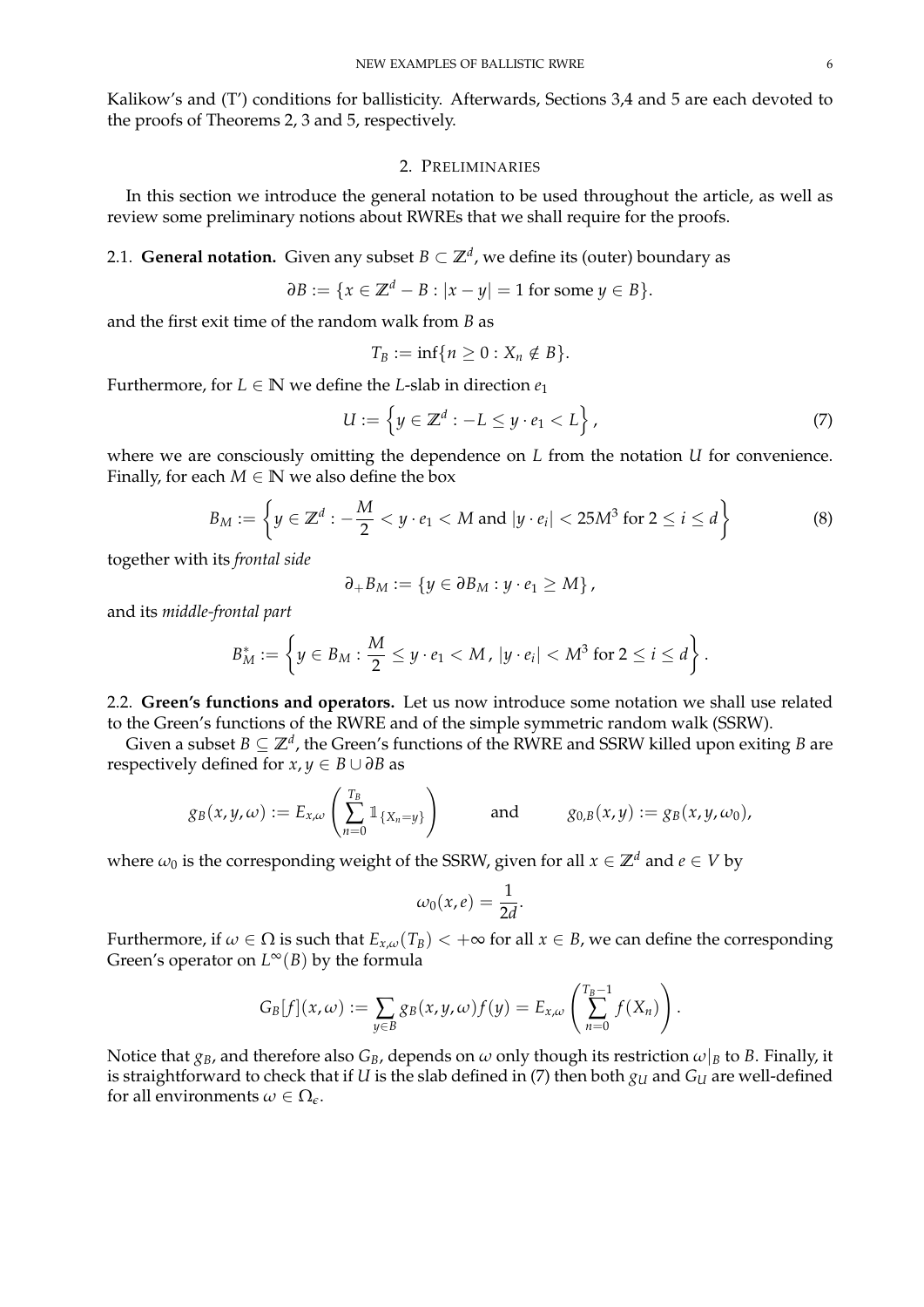2.3. **Ballisticity conditions.** We now recall the two conditions for ballisticity we shall work with: condition (T'), originally introduced by Sznitman in [**?**], and Kalikow's condition from [**?**]. For simplicity, instead of giving the original formulation of (T') by Sznitman, we will state here the polynomial condition (P) for ballisticity, which was shown in [**?**] to be equivalent to (T'). We warn the reader that there exist also other ballisticity conditions, such as condition (T), but we shall not use them in the sequel and hence they will not be discussed here. The interested reader is invited to consult a more detailed exposition about such conditions in [**?**]. For simplicity, we consider only ballisticity in direction *e*1.

**Condition (P)**. We will say that condition (P) is satisfied (in direction  $e_1$ ) if there exists  $M \geq M_0$ such that

$$
\sup_{x \in B_{M}^{*}} P_{x} \left( X_{T_{B_{M}}} \notin \partial_{+} B_{M} \right) \leq \frac{1}{M^{15d+5}}, \tag{9}
$$

where

 $M_0 := \exp\{100 + 4d(\log \kappa)^2\}$ 

and *κ* is the uniform ellipticity constant of the RWRE, which in our case can be taken to be  $\kappa = \frac{1}{4d}$ . We mention once again that in [**?**] it was shown that (P) is equivalent to (T').

**Introducing Kalikow's walk**. Given a nonempty connected strict subset  $B \subsetneq \mathbb{Z}^d$ , for each  $x \in B$ we define *Kalikow's walk* on *B* (starting from *x*) as the random walk starting from *x* which is killed upon exiting *B* and has transition probabilities determined by the environment  $\omega_B \in \mathcal{P}^B$  given by

$$
\omega_B^x(y,e) := \frac{\mathbb{E}(g_B(x,y,\omega)\omega(y,e))}{\mathbb{E}(g_B(x,y,\omega))}.
$$
\n(10)

It is straightforward to check that by the uniform ellipticity of **P** we have  $0 < \mathbb{E}(g_B(x, y, \omega)) < +\infty$ for all  $y \in B$ , so that the environment  $\omega_B^x$  is well-defined. In accordance with our present notation, we will denote the law of Kalikow's walk on *B* by  $P_{x,\omega_B^x}$  and its Green's function by  $g_B(x, \cdot, \omega_B^x)$ . Given a direction  $\ell \in S^{d-1}$ , we will say that Kalikow's condition holds (in direction  $\ell$ ) if

$$
\varepsilon_K(\ell) := \inf \{ \vec{d}_{B,0}(y) \cdot \ell : B \subsetneq \mathbb{Z}^d \text{ connected with } 0, y \in B \} > 0,
$$
 (11)

where  $\vec{d}_{B,0}$  denotes the drift of Kalikow's walk in  $B$  at  $0$  defined as

$$
\vec{d}_{B,0}(y) := \sum_{e \in V} \omega_B^x(y,e)e.
$$

If Kalikow's condition holds in some direction  $\ell \in S^{d-1}$  then the walk X is ballistic in direction  $\ell$ , see [**?**] for further details.

## 3. PROOF OF THEOREM 2

We will divide the proof of Theorem 2 into three parts, each carried out in a separate subsection. Throughout this section we shall assume that the environmental law **P** satisfies Assumptions 1.

3.1. **Lower bound on**  $\mathbb{E}(G_U[\vec{d} \cdot e_1](0))$ . The first step is to give a lower bound on  $\mathbb{E}(G_U[\vec{d} \cdot e_1](0))$ , the expectation of Green's operator on the local drift at 0. The precise bound we need is contained in the following proposition, which is a generalization of [**?**, Proposition 3.1].

**Proposition 7.** *Suppose that*  $d \geq 3$  *and Assumptions 1 hold. Then, there exist constants*  $c_1, c_2 > 0$ depending only on d such that if  $\epsilon \leq \frac{1}{8d}$  then for any integer  $L \geq 2$  satisfying  $\epsilon L < c_1$  one has that

$$
\mathbb{E}(G_{U}[\vec{d}\cdot e_{1}](0)) \geq \frac{2}{5}d\lambda L^{2}
$$
\n(12)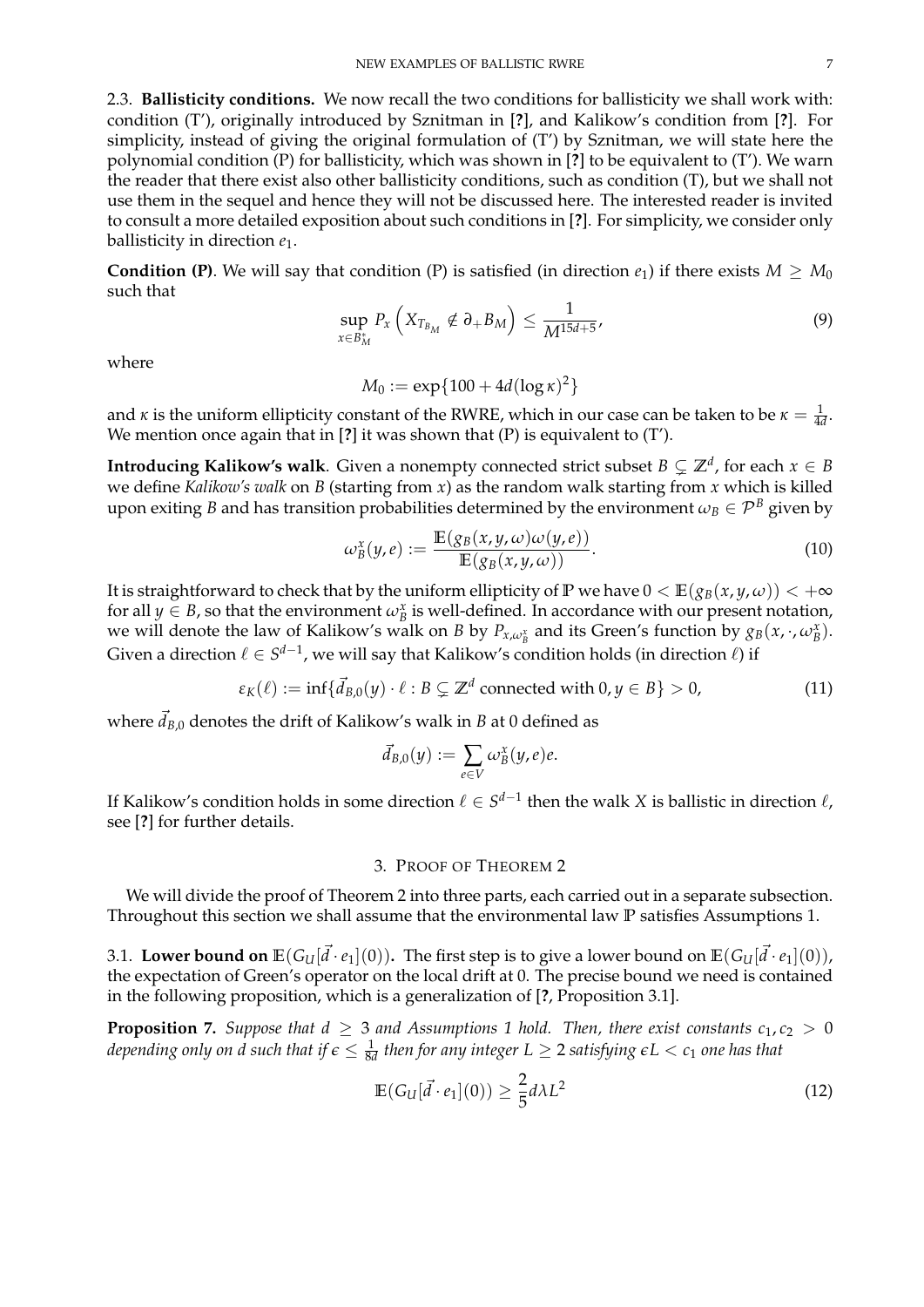*provided that*

$$
\lambda \ge c_2 \sigma^2 \left( \epsilon \log L + \frac{1}{L} \right). \tag{13}
$$

**Remark 8.** *Since*  $\sigma \leq \epsilon$  *by standard properties of the L<sup><i>p*</sup> norms, Proposition 7 is indeed a generalization of [**?**, Proposition 3.1] *because the required lower bound on the drift λ in* (13) *is now smaller.*

To begin the proof of Proposition 7, for  $x\in\mathbb{Z}^d$ ,  $e\in V$  and  $\omega\in\Omega_\epsilon$  let us set

$$
\tilde{\delta}(x,e) := \omega(x,e) - \mathbb{E}(\omega(x,e)) \quad \text{and} \quad \tilde{d}(x,\omega) := \vec{d}(x,\omega) - \mathbb{E}(\vec{d}(x,\cdot)).
$$

Following the proof of [**?**, Proposition 3.1], one can check that (12) will follow if we show that whenever (13) holds one has

$$
|\mathbb{E}(G_U[\tilde{d}\cdot e_1](0))| \leq \frac{2}{5}d\lambda L^2.
$$

Now, by the proof of [**?**, Proposition 3.1], we can write

$$
G_U[\tilde{d}\cdot e_1](0)=A+B+C
$$

with  $E(A) = 0$ ,

$$
B = -\sum_{x \in U} \frac{P_{0,\omega}(H_x < T_U)}{P_{x,\bar{\omega}}(\tilde{H}_x > T_U)} (\tilde{d}(x) \cdot e_1) \sum_{e \in V} \tilde{\delta}(x,e) \frac{P_{x+e,\omega}(H_x > T_U)}{P_{x,\bar{\omega}}(\tilde{H}_x > T_U)}
$$

and

$$
|C| \leq 2\frac{\epsilon}{d} \sum_{x \in U} \frac{P_{0,\omega}(H_x < T_U)}{P_{x,\bar{\omega}}(\tilde{H}_x > T_U)} \left(\sum_{e \in V} |\tilde{\delta}(x,e)| \frac{P_{x+e,\omega}(H_x > T_U)}{P_{x,\bar{\omega}}(\tilde{H}_x > T_U)}\right)^2,
$$

where  $\bar{\omega} \in \Omega_{\epsilon}$  is the environment given by the formula

$$
\bar{\omega}(y,e) := \begin{cases} \omega(y,e) & \text{if } y \neq x \\ \mathbb{E}(\omega(x,e)) & \text{if } y = x. \end{cases}
$$

Then, let us show first that  $\mathbb{E}(|C|) \leq \frac{1}{5} d\lambda L^2$  holds if  $c_2$  is chosen appropriately large. Indeed, from the inequality

$$
P_{x+e,\omega}(H_x > T_U) \le 4dP_{x,\bar{\omega}}(\tilde{H}_x > T_U) \quad \forall \ e \in V \tag{14}
$$

we obtain

$$
\left(\sum_{e\in V}|\tilde{\delta}(x,e)|\frac{P_{x+e,\omega}(H_x>T_{U})}{P_{x,\bar{\omega}}(\tilde{H}_x>T_{U})}\right)^2\leq (2d)^2(4d)^2\sum_{e\in V}|\tilde{\delta}(x,e)|^2=64d^4\|\tilde{\delta}(x)\|_{2}^2,
$$

so that

$$
\mathbb{E}(|C|) \leq 128d^3 \epsilon \sum_{x \in U} \mathbb{E}\left(\frac{P_{0,\omega}(H_x < T_U)}{P_{x,\bar{\omega}}(\tilde{H}_x > T_U)} \|\tilde{\delta}(x)\|_2^2\right).
$$

Now, since  $P_{0,\omega}(H_x < T_U)$  and  $P_{x,\bar\omega}(\tilde{H}_x > T_U)$  are independent of  $\tilde\delta(x)$ , it follows that

$$
\mathbb{E}(|C|) \le 128d^3 \epsilon \sigma^2 \sum_{x \in U} \mathbb{E} \left( \frac{P_{0,\omega}(H_x < T_U)}{P_{x,\bar{\omega}}(\tilde{H}_x > T_U)} \right) \\
\le 512d^4 \epsilon \sigma^2 \sum_{x \in U} \mathbb{E}(g_U(0, x)) \\
= 512d^4 \epsilon \sigma^2 \mathbb{E}(G_U[\mathbb{1}](0)),
$$

where, to obtain the second inequality, we have used the fact that

$$
P_{x,\omega}(\tilde{H}_x > T_U) \le 4d P_{x,\bar{\omega}}(\tilde{H}_x > T_U)
$$
\n(15)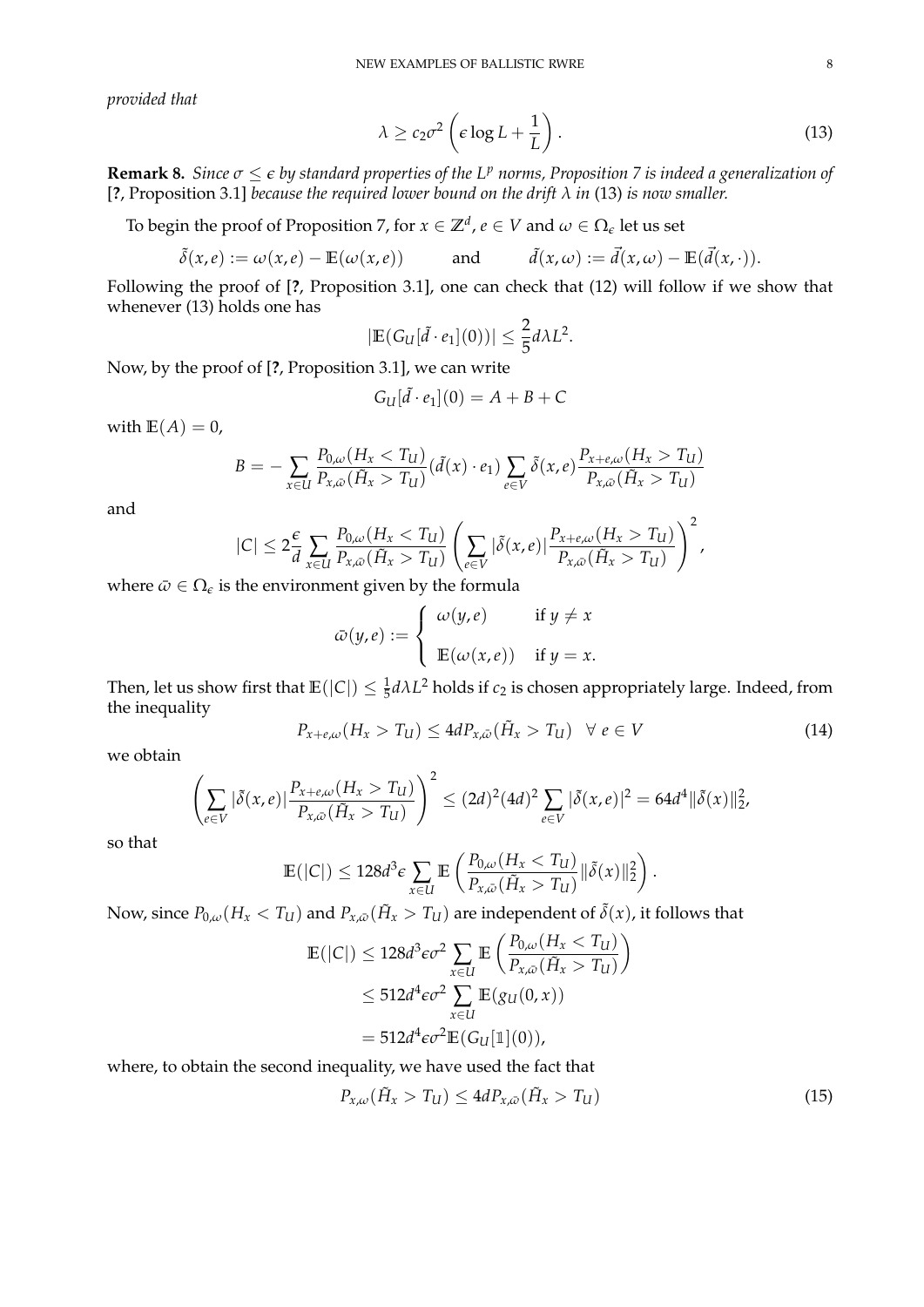which follows at once from (14). Finally, recalling that  $\mathbb{E}(G_U[\mathbb{1}](0)) \leq \frac{4}{3}dL^2$  whenever  $\epsilon L < \frac{3}{4}$  by [**?**, Proposition 2.2], we conclude that

$$
\mathbb{E}(|C|) \le \frac{2048}{3} \epsilon d^5 \sigma^2 L^2.
$$

Hence, by taking  $c_2 > 0$  sufficiently large so that  $\frac{1}{5}d\lambda \geq \frac{2048}{3}\epsilon d^5\sigma^2$  when (13) holds, we see that  $E(|C|) \leq \frac{1}{5} d\lambda L^2$  is satisfied as claimed. Thus, in order to conclude the proof it will suffice to show that

$$
|\mathbb{E}(B)| \le \frac{1}{5} d\lambda L^2. \tag{16}
$$

To this end, we first notice that, since for all  $x \in U$  we have

$$
\sum_{e \in V} \tilde{\delta}(x, e) = 0,
$$

*B* remains unchanged if we replace the term  $P_{x+\ell,\omega}(H_x > T_U)$  in the innermost sum with

$$
P_{x+e,\omega}(H_x < T_U) - P_{x+e_1,\omega}(H_x < T_U).
$$

Since the latter term is independent of  $\omega(x)$ , we obtain that

$$
\mathbb{E}(|B|) \leq \sum_{x \in U, e \in V} \mathbb{E}\left(\frac{P_{0,\omega}(H_x < T_U)}{P_{x,\varpi}^2(\tilde{H}_x > T_U)} |P_{x+e,\omega}(H_x < T_U) - P_{x+e_1,\omega}(H_x < T_U)||\tilde{d}(x) \cdot e_1||\tilde{\delta}(x,e)|\right)
$$

$$
= \sum_{x \in U, e \in V} \mathbb{E}\left(\frac{P_{0,\omega}(H_x < T_U)}{P_{x,\bar{\omega}}^2(\tilde{H}_x > T_U)} |P_{x+e,\omega}(H_x < T_U) - P_{x+e_1,\omega}(H_x < T_U)|\right) \mathbb{E}(|\tilde{d}(x) \cdot e_1||\tilde{\delta}(x,e)|). \tag{17}
$$

Now, on the one hand we have  $|\tilde{d}(x)\cdot e_1|=|\tilde{\delta}(x,e_1)-\tilde{\delta}(x,-e_1)|\leq |\tilde{\delta}(x,e_1)|+|\tilde{\delta}(x,-e_1)|$  so that by the Cauchy-Schwarz inequality

$$
\mathbb{E}(|\tilde{d}(x) \cdot e_1||\tilde{\delta}(x, e)|) \le 2\sigma^2
$$

for all  $x \in U$ ,  $e \in V$ . On the other hand, by (15) and the fact that for all  $y, x \in U$ 

$$
g_{U}(y, x, \omega) = \frac{P_{y, \omega}(H_x < T_U)}{P_{x, \omega}(\tilde{H}_x > T_U)}
$$

we have that the leftmost expectation in (17) can be bounded from above by

$$
(4d)^{2}g_{U}(0,x,\omega)|g_{U}(x+e,x,\omega)-g_{U}(x+e_{1},x,\omega)|
$$

so that in order to show (16) it will suffice to find some constant  $c = c(d) > 0$  so that

$$
\sup_{e \in V, \omega \in \Omega_e} \sum_{x \in U} g_U(0, x, \omega) |g_U(x + e, x, \omega) - g_U(x + e_1, x, \omega)| \le c \left( \epsilon \log L + \frac{1}{L} \right) L^2 \tag{18}
$$

and then choose the constant  $c_2$  from the statement of the proposition sufficiently large. But (18) can be shown exactly as in the proof of [**?**, Proposition 3.1]. We omit the details.

3.2. **Controlling the fluctuations of**  $G_U[\vec{d} \cdot e_1](0)$ . The next step of the proof is to extend the result in [?, Proposition 3.2], which gives control on the fluctuations of  $G_U[\vec{d}\cdot e_1](0)$ , to the  $L^2$ -setting. The key to this extension is the following lemma, a variation of Azuma-Hoeffding's inequality incorporating the conditional variance of the underlying martingale difference.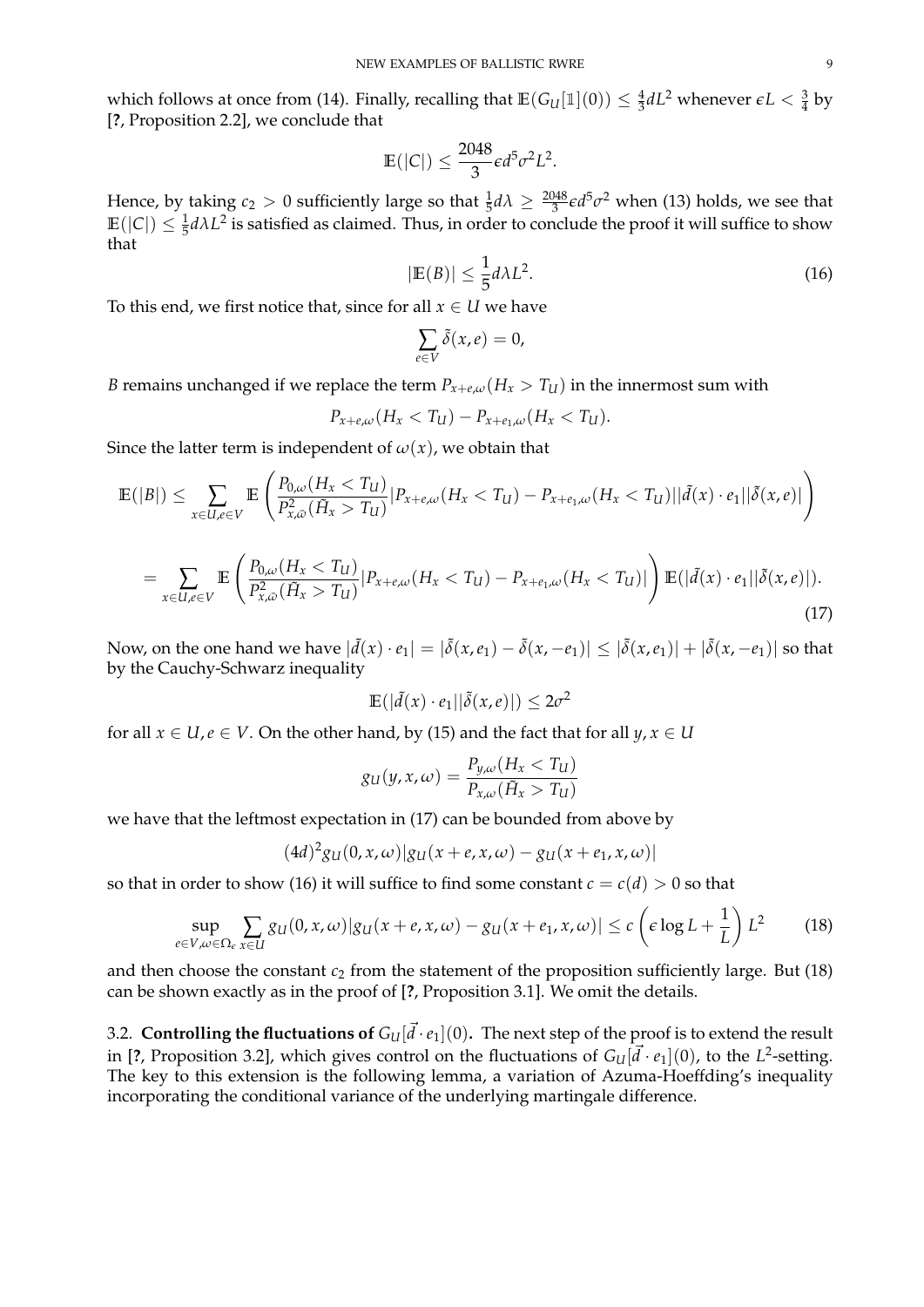**Lemma 9.** Let  $(F_n)_{n\in\mathbb{N}_0}$  be a martingale with respect to some filtration  $(\mathcal{G}_n)_{n\in\mathbb{N}_0}$  satisfying  $\mathcal{G}_0=\{\emptyset,\Omega\}.$ *If there exist a constant b* > 0 *and a sequence*  $(v_n)_{n \in \mathbb{N}} \subseteq \mathbb{R}_{\geq 0}$  *such that for every*  $n \in \mathbb{N}$ 

$$
|F_n - F_{n-1}| \le b \qquad \text{and} \qquad \mathbb{E}((F_n - F_{n-1})^2 | \mathcal{G}_{n-1}) \le v_n^2
$$

*then for any*  $u > 0$  *one has that* 

$$
\max\left\{P\left(\liminf_{n\to+\infty}F_n>F_0+u\right),P\left(\liminf_{n\to+\infty}F_n
$$

*Proof.* Call  $F_{\infty} := \liminf_{n \to +\infty} F_n$ . Upon noticing that  $P(F_{\infty} - F_0 > u)$  can be bounded from above by

$$
\limsup_{n\to+\infty} P\left(F_k-F_0>u\ ,\ \sum_{n=1}^k\mathbb{E}((F_n-F_{n-1})^2|\mathcal{G}_n)\leq \sum_{n\in\mathbb{N}}v_n^2\ \text{for some}\ k\in[1,n]\right),
$$

from Theorem 2.1 and Remark 2.1 on [**?**] one obtains the bound

$$
P(F_{\infty}-F_0>u)\leq \exp\left\{-\frac{1}{2}\cdot \frac{u^2}{\sum_{n\in\mathbb{N}}v_n^2+\frac{1}{3}ub}\right\}.
$$

The remaining bound follows by symmetry, working with  $-F_n$  instead of  $F_n$ .

The extension of [**?**, Proposition 3.2] we will require for our purposes is the following.

**Proposition 10.** *Suppose that*  $d \geq 3$ *. Then, for any fixed*  $\alpha \in [0,1)$  *there exist constants*  $c_3, c_4 > 0$ *depending only on d and α such that, for any integer L* ≥ 2 *satisfying eL* < *c*3*, one has that*

$$
\mathbb{P}\left(\left|G_U[\vec{d}\cdot e_1](0) - \mathbb{E}(G_U[\vec{d}\cdot e_1](0))\right| \ge u\right) \le 2\exp\left\{-\frac{1}{c_4} \cdot \frac{u^2}{c_{\alpha,L}\sigma^2 + u\epsilon}\right\} \tag{19}
$$

*for all*  $u \geq 0$ *, where* 

$$
c_{\alpha,L} := \begin{cases} L^{1+(2(1-\alpha)/(2-\alpha))} & \text{if } d = 3\\ L^{(4(1-\alpha)/(2-\alpha))} & \text{if } d = 4\\ 1 & \text{if } d \ge 5 \text{ and } \alpha \ge \frac{4}{5}.\end{cases}
$$

**Remark 11.** *Since we will be interested in applying* (19) *only to*  $u \gg \epsilon$ *, we can assume that the term*  $\exp\{-\frac{1}{c_4}\cdot\frac{u^2}{c_{\alpha,L^i}}$  $\frac{u^2}{c_{\alpha,L}\sigma^2}$  *is the one dominating the right-hand side of* (19). Therefore, since  $\sigma \leq \epsilon$ , we see that (19) *is indeed a sharper estimate than the one on* [?, Proposition 3.2] *(at least for*  $u \gg \epsilon$ *)*.

*Proof.* We follow the proof of [**?**, Proposition 3.2], applying the martingale method introduced therein. First, let us enumerate the elements of *U* as  $U := \{x_n : n \in \mathbb{N}\}\.$  Now, define the filtration

$$
\mathcal{G}_n := \begin{cases} \sigma(\omega(x_1), \dots, \omega(x_n)) & \text{if } n \ge 1 \\ \{\emptyset, \Omega\} & \text{if } n = 0 \end{cases}
$$

and also the bounded (see [?, Proposition 2.2] for a justification)  $\mathcal{G}_n$ -martingale  $(F_n)_{n\in\mathbb{N}_0}$  given for each  $n \in \mathbb{N}_0$  by

$$
F_n := \mathbb{E}(G_U[\vec{d}\cdot e_1](0)|\mathcal{G}_n).
$$

Since  $F_{\infty} := \lim_{n \to +\infty} F_n = G_U[\vec{d} \cdot e_1](0)$  and  $F_0 = \mathbb{E}(G_U[\vec{d} \cdot e_1](0))$ , by Lemma 9 we get 2

$$
\mathbb{P}\left[\left|G_U[\vec{d}(\cdot,\omega)\cdot e_1](0) - \mathbb{E}(G_U[\vec{d}\cdot e_1](0))\right| \geq u\right] \leq 2\exp\left\{-\frac{1}{2}\cdot\frac{u^2}{\sum_{n\in\mathbb{N}}v_n^2 + ub}\right\}
$$

for all *b* and  $(v_n)_{n\in\mathbb{N}}$  with  $|F_n-F_{n-1}|\leq b$  and  $\mathbb{E}((F_n-F_{n-1})^2|\mathcal{G}_{n-1})\leq v_n^2$  for every *n*.

Thus, let us find such *b* and  $v_n$ . To this end, for each  $n \in \mathbb{N}$  and all environments  $\omega, \omega' \in \Omega_{\epsilon}$ with  $\omega \equiv \omega'$  off  $x_n$ , i.e. which coincide at every  $x_i$  with  $i \neq n$ , let us define

$$
\Gamma_n(\omega,\omega') := G_U[\vec{d}\cdot e_1](0,\omega) - G_U[\vec{d}\cdot e_1](0,\omega').
$$

,